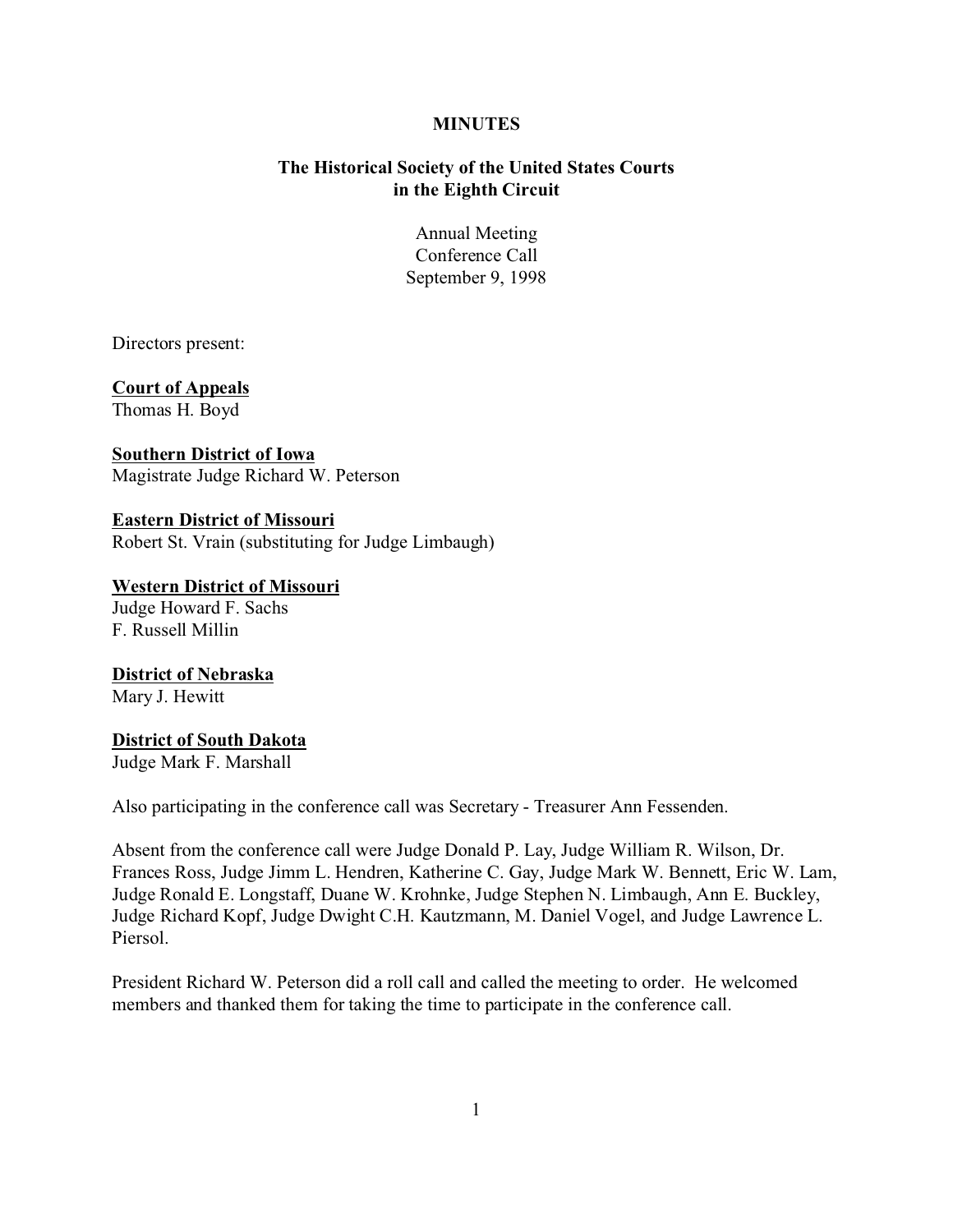#### **Approval of New Secretary - Treasurer**

A motion was made, seconded, and carried to approve Ann T. Fessenden as the new Secretary/Treasurer of the Historical Society retroactive to July 1, 1998.

## **Approval of 1997 Minutes**

A motion was made, seconded, and carried to approve the minutes of the July 25, 1997 annual meeting.

#### **Treasurer's Report**

A motion was made, seconded, and carried to approve the treasurer's report.

#### **President's Report**

Judge Peterson reported that he had prepared and submitted to the Circuit Executive's office the Society's annual report for inclusion in the 8th Circuit annual report. He also reported that the Executive Committee had discussed whether to issue a newsletter this year, and had decided not to do so because of the costs involved, particularly since a newsletter issued when there is no Judicial Conference would have to be mailed to everyone.

Judge Peterson then reported on his trip June 1 - June 2, 1998 to Washington, D.C., for the annual meeting of the U.S. Supreme Court History Society and the organizational meeting for the Conference of State and Federal Court Historical Societies. On June 1<sup>st</sup>, he had the opportunity to meet with Justice Thomas, and present an album of photographs taken at the 1997 8th Circuit Judicial Conference of Justice Thomas with various conference attendees. Judge Peterson also sent a second copy of the album to Ann Fessenden for the Circuit Archives. Justice Thomas was very pleased to receive the photo album, and to learn about the work of the Society and the plans for an 8th Circuit history. On June 2<sup>nd,</sup> Judge Peterson met with Justice Blackmun. Justice Blackmun expressed interest in the preparation of the  $8<sup>th</sup>$  Circuit History and in other Historical Society activities.

## **Development of Directors Portfolio**

Judge Peterson spoke about the development of a Directors Portfolio, a draft of which has now been completed. This portfolio will be given to new directors to help acquaint them with the Society. It will contain a history of the Society, Articles of Incorporation, Bylaws, policies, and other information.

# **Report on the Court of Appeals History Project**

Tom Boyd reported on the history project. Professor Dunne unfortunately cannot complete the project due to illness. Professor Jeffrey Morris has been engaged to take over the project. He is an accomplished author who has written a number of court histories including Federal Justice in the Second Circuit. The new Court of Appeals book will be more detailed than the Bicentennial history, but not as detailed as the Western District of Missouri history by Larsen. The final draft is expected from Professor Morris in fall of the year 2000. To gather information for the book, Professor Morris will be making several visits to the  $8<sup>th</sup>$  Circuit. He is currently scheduled to go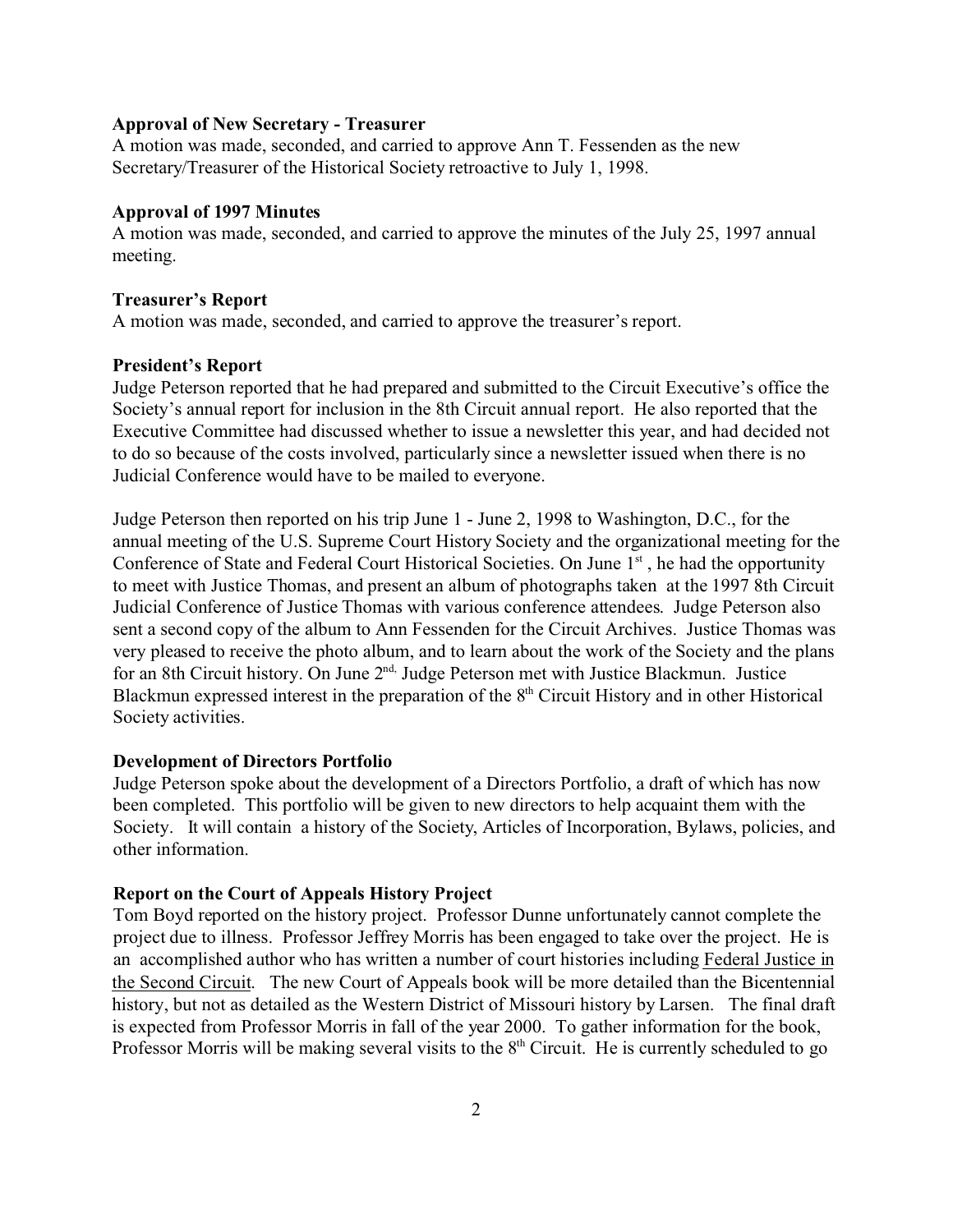to North and South Dakota in September and to meet with Justice Blackmun in September or October. Professor Dunne will continue to be involved as much as possible and may write the Forward to the book. Mr. Boyd stated that Judge Heaney has been, and continues to be, very involved in the project and has been largely responsible for moving it forward.

Most of the funding is in place for Professor Morris' fee and expenses. The University of Minnesota Press has agreed to publish the book. The financial details of this are being reviewed. Judge Sachs raised questions previously expressed to him by Judge Bowman concerning the costs of publication through the University of Minnesota Press. He wondered if the Larsen project got special finances, and thought a different press might be better - maybe the University of Missouri Press. Mr. Boyd said there was no commitment made yet to the University of Minnesota Press, and that he would check into this possibility. Judge Peterson commented that, in addition to Judge Heaney, Mr. Boyd should be recognized for his considerable efforts on the history project.

## **Web Page**

Mr. Boyd reported that an Internet web site has been developed for the  $8<sup>th</sup>$  Circuit. It is accessible to the public through Washington University and includes a section for the Historical Society. The web page could be used to provide information on programs, exhibits at courthouses, bibliographies, etc. Anne Toulouse of the Court of Appeals Clerk's Office was working on this project for the Historical Society, but Anne accepted a new position and is no longer available to finish it. Ann Fessenden said Jim Voelker of the library staff would be available to prepare documents to place on the web page, though someone else would have to develop the content. Mr. Boyd will continue to pursue this project.

#### **Branch Reports**

#### *Court of Appeals Branch*

Tom Boyd reported that the Court of Appeals may be able to sponsor an essay contest in conjunction with the University of Iowa. The University received a bequest for an essay contest on judicial history. Mr. Boyd is getting touch with the University of Iowa to pursue this possibility.

#### *Southern District of Iowa*

Judge Peterson reported on the donation of the refurbished Kimball-Peterson conference table to the Southern District of Iowa court chambers in Council Bluffs. A ceremony was held to accept the donation. He also reported that the Branch hopes to develop a display in the main courthouse in Des Moines.

## *Eastern District of Missouri*

Robert St. Vrain reported on behalf of Judge Limbaugh. The first floor of the new Thomas F. Eagleton Courthouse has a 2,400 square foot area off the lobby for historical display. The District hopes to hire a designer who will arrange a display of a variety of items, including pictures, video vignettes, summaries of significant cases - a "Judicial Education Center". A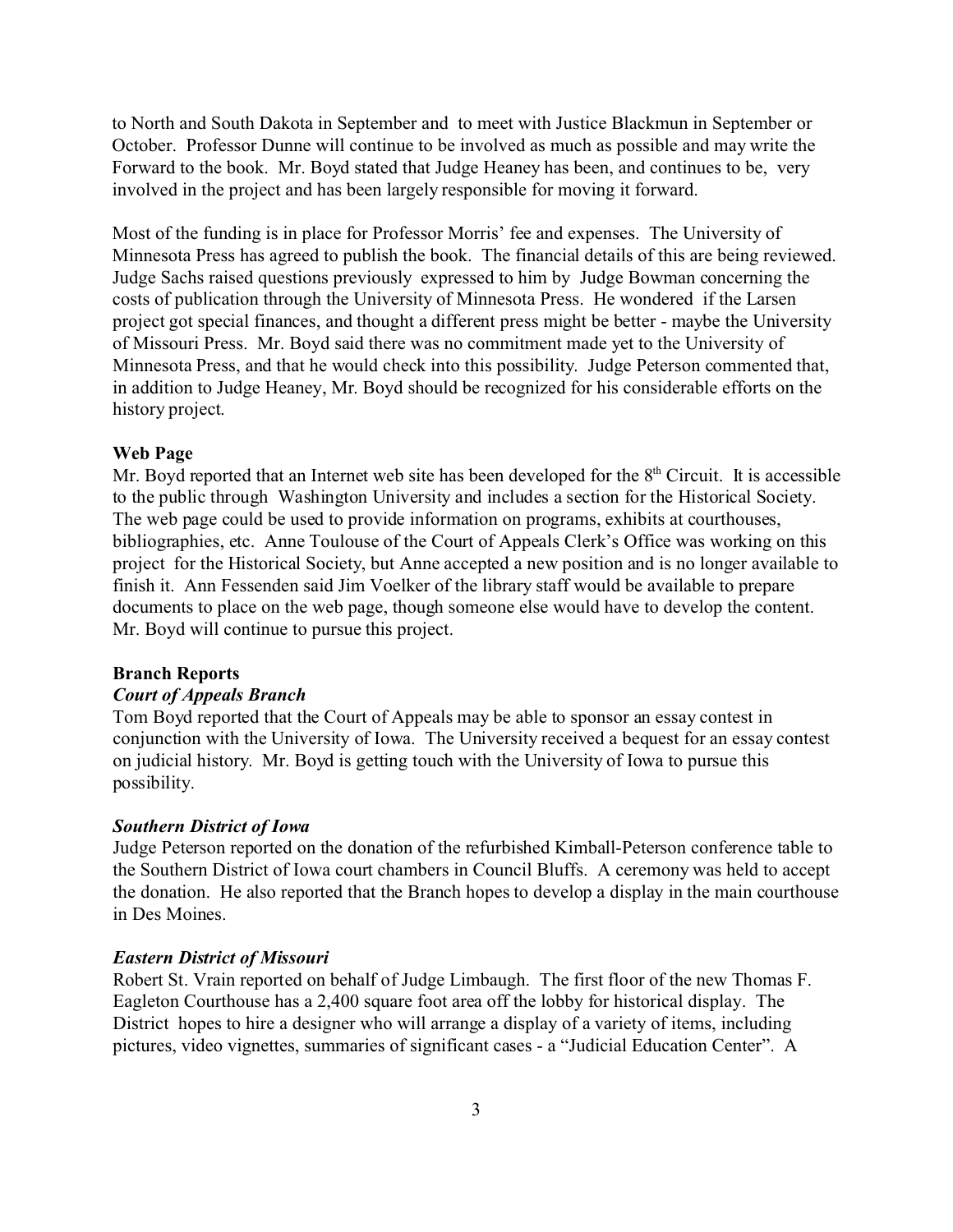docent program is being discussed in which retired court employees or other volunteers would give tours of the new building and answer questions. The Historical Society, New Building Committee and Memorial Trust Fund are working together on this project.

# *Western District of Missouri*

Judge Sachs reported that the new Kansas City courthouse, scheduled to open in October, is quite large and beautiful. The Western District is trying to raise funds to use for the display area in the new courthouse. The judges have approved \$25,000 for a design firm. They plan to seek some financial backing from the Bar. Paul Donnelly, who previously raised money for the writing of the Western District history, is working on raising \$100,000 - \$150,000 through lawyers and foundations. They are hoping to have the display area completed by July of 1999 for the Judicial Conference.

#### *District of Nebraska*

Mary Hewitt reported that the Nebraska Branch membership has escalated from 85 to 236. The Branch has several different types of membership, with different dues amounts. A professor from the University of Nebraska has been hired to write the District history. The history will start with the Standing Bear trial of 1878 and continue through the Wounded Knee trial of 1973. The professor does not wish to profile any living judges in the history.

#### *District of South Dakota*

Judge Marshall reported they are gathering materials for display cases. The district court history has been completed.

## *No reports were presented for:*

*Eastern District of Arkansas Western District of Arkansas Northern District of Iowa District of Minnesota District of North Dakota*

## **1999 Judicial Conference**

Judge Peterson announced that the 1999 Judicial Conference will be held July 7 - 9 in Kansas City, Missouri. As is the custom, the Historical Society will have an annual meeting luncheon. It was agreed that it should be held the afternoon of Friday, July 9. Any ideas on a program or speaker for the Conference are welcome.

## **Fund Raising by Judicial Board Members**

The Board discussed two questions which had been raised by Judge Kopf regarding fund raising by judicial board members: 1) Can judicial members raise money for Historical Society projects? and 2) Does Canon 5 of the Judicial Code of Ethics pertain to judges serving on the Board of the Historical Society? Some members expressed the view that judges should never ask for funds or do any type of fund raising. It was suggested that the A.O. General Counsel be contacted for an